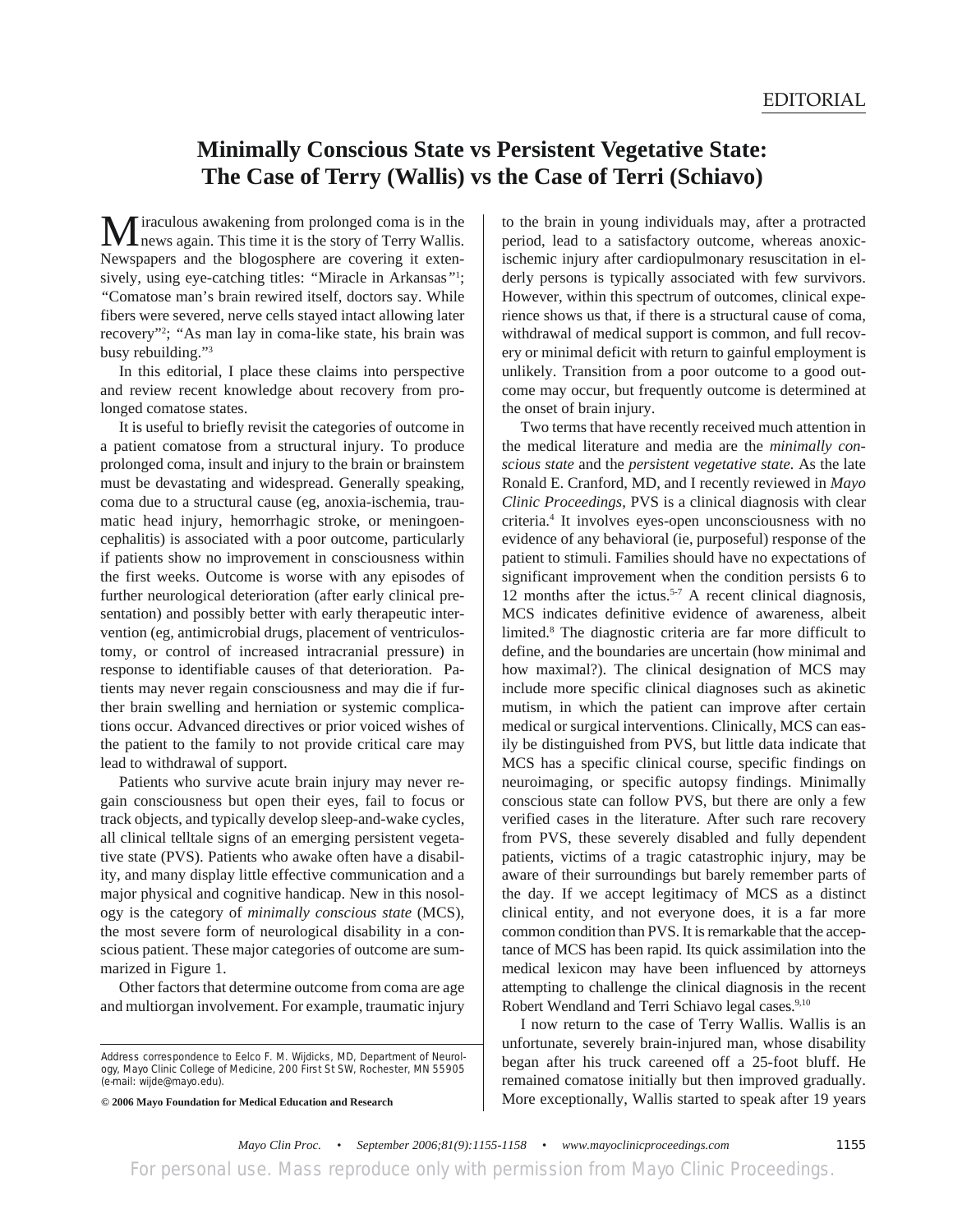

FIGURE 1. Major categories of outcome after structural cause of coma. (The size of the boxes estimates the frequency of occurrence of each category.) The dotted arrows represent possible transitions. MCS = minimally conscious state; PVS = persistent vegetative state.

of silence and grunts. This story, which at first look is amazing, had been in the news before. A television documentary that aired on the Discovery Health Channel in  $2005$  had covered the Wallis case in detail.<sup>11</sup> When physicians discussed prognosis with his mother, she was told that "Terry would probably never emerge."11 Physicians ignored his mother's call that "Terry is in there, he just can't communicate." According to his mother, "they did not believe it, they just [said he is] in a coma and that is what he is going to be." The documentary suggested that Wallis was in PVS and, if correct, that such a dramatic improvement implies that the concept of PVS is, at its core, deeply misleading. However I suspect that any neurologist who views the home video segments included in the Discovery Health Channel documentary will note that Wallis was not in PVS before his improvement. He looks about and responds quickly to his family. Although Wallis was not in PVS, it is unclear what state he really was in because he was not repeatedly examined by a neurologist.

Now a recent study from Weil Medical College of Cornell University has suggested that Wallis' brain shows possible axonal regrowth.12 The investigators evaluated the patient's brain using magnetic resonance (MR) diffusion tensor imaging that specifically showed nerve fiber networks plus positron emission tomographic (PET) imaging that showed increased activity in the association cortex.

However, the clinical correlate of these MR and PET findings was not one of awakening from coma or transition from a PVS to conscious awareness. Rather, the neurological examination showed improvement of motor strength in limbs notwithstanding severe contractures (extension of the legs when held in a flexed position and elevation of the lower back when the legs were pushed down) and documented attention using tests such as auditory vigilance (eg, raising a hand when hearing sounds). Less incoherent talkativeness was also noted, but there was no change in word fluency. The investigators concluded that these MR and PET findings could explain Wallis' improvement. The study indirectly implies that sophisticated neuroimaging may be better than clinical acumen. Additionally, it implies that there may be more than meets the neurologist's eye. However, it is unclear whether the physicians were aware of the MR findings during clinical reexamination. Other factors (eg, training of the patient through repeated examination) may have played a role in Wallis' performance tests results. Furthermore, the investigators acknowledge that their interpretation was always an analysis post facto when baseline studies (ie, before major changes in communication occurred) were not available. That is, of course, exactly what was missing.

Wallis has been called "a miracle" by the family and attending physicians. How can we as physicians under-

For personal use. Mass reproduce only with permission from *Mayo Clinic Proceedings.*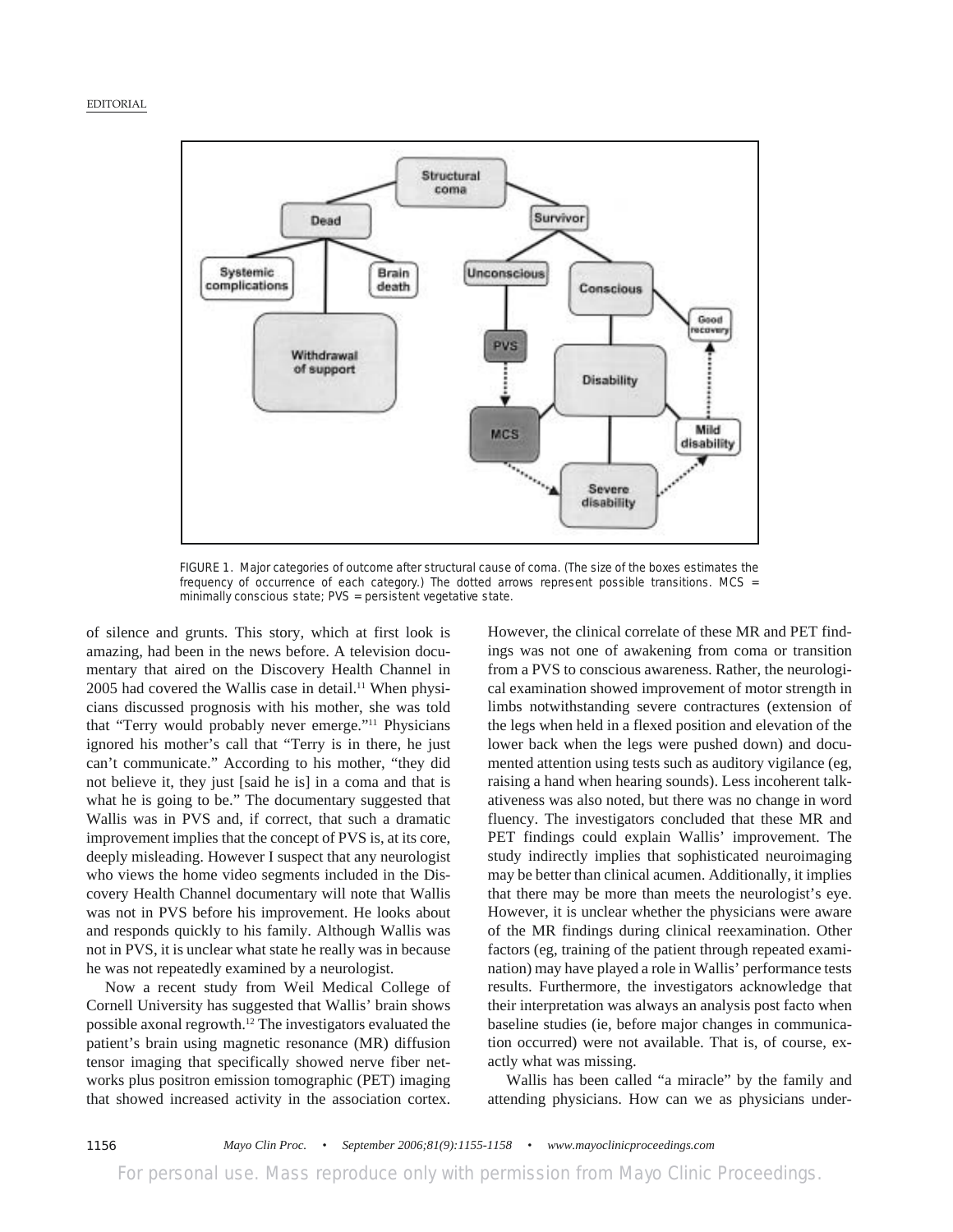

FIGURE 2. Terry Wallis (with permission from The New York Times) and Terri Schiavo (with permission from Getty Images) as portrayed in the media. Although the untrained eye may spot differences—Wallis seems to look into the camera—the facial expression is the least valuable feature that distinguishes minimally conscious state from persistent vegetative state. The 2 neurological states can certainly not be distinguished with quickly captured photographs.

stand these "miracle cases"? There is most likely a major distinction between *recovery* (meaning that the diagnosis is correct and there truly is exceptional improvement) and *discovery* (in which the diagnosis is incorrect and changes with more methodical examination). Some of these "miracle" patients may not have been in a coma but in a variant of a locked-in syndrome. Some of the news coverage of these cases highlights that communication was possible through eye blinking even before speech returned.<sup>13</sup> Other patients suspected of being in MCS may have started to speak, often to the surprise of family members, when their tracheostomy was occluded and the cuff of the tracheotomy tube temporarily loosened. As such, attempts at discernable speech, which may have been impossible before, would now be mechanically possible. Washout of accumulated sedative drugs may play a role in speech resumption in such patients.

What is most interesting is that in many cases a fairly dramatic improvement in communication skills occurs over a period of hours or days, but then—if we believe the media coverage—the patients often typically relapse into the previous state. Not uncommonly, dopamine agonists or antidepressants have been introduced before clinical improvement, suggesting the possibility of neurotransmitter modulation in some patients in MCS. A systematic review of these cases would be useful, but the amassed information is likely to be fragmentary and difficult to interpret.

Certainly, research of coma is sparse, and new developments immediately attract attention. However, coverage of these so-called miracle recoveries is often hyperbole and serves little purpose. Physicians can raise concerns about the accuracy and validity of these individual reports, but these cases will inevitably be compared with the highly publicized Terri Schiavo case. The questions that will be raised by those suspicious of physicians' caution are the questions one may expect:

Question: Wallis was misdiagnosed as being in PVS (allegedly by nonneurologists who conversed with his mother). If this is the case, why was Schiavo not misdiagnosed as being in PVS as well?

Question: In the Schiavo case, many physicians were willing to submit affidavits claiming that she was not in PVS. Were they all wrong?

Question: If Wallis underwent rehabilitation and improved, should one not expect similar improvement had Schiavo been afforded similar rehabilitative therapy?

The answers to these questions lie in the fact that, unlike Wallis, Schiavo was unprecedentedly examined by no fewer than 7 board-certified neurologists, all of whom diagnosed her condition as PVS. As such, she could never have recovered to an independently functioning human being, able to care for herself. Strong opinions to the contrary emanated from others who did not actually examine Schiavo but instead watched videotapes of her examinations or edited videotapes provided by the parents. In the final analysis, it is fair to conclude that the neurological condition of Wallis and Schiavo bears no resemblance to each other (Figure 2).

To say that the case of Wallis is evidence of meaningful clinical improvement in a case of PVS is a simplistic generalization. To say instead that PVS is often overdiagnosed because the clinical state is uncommon and few physicians have the skill to examine patients appropriately seems a more reasonable conclusion. Such a criticism is well known in the neurology community and applies to many other neurological conditions. Fortunately there are second opinions.